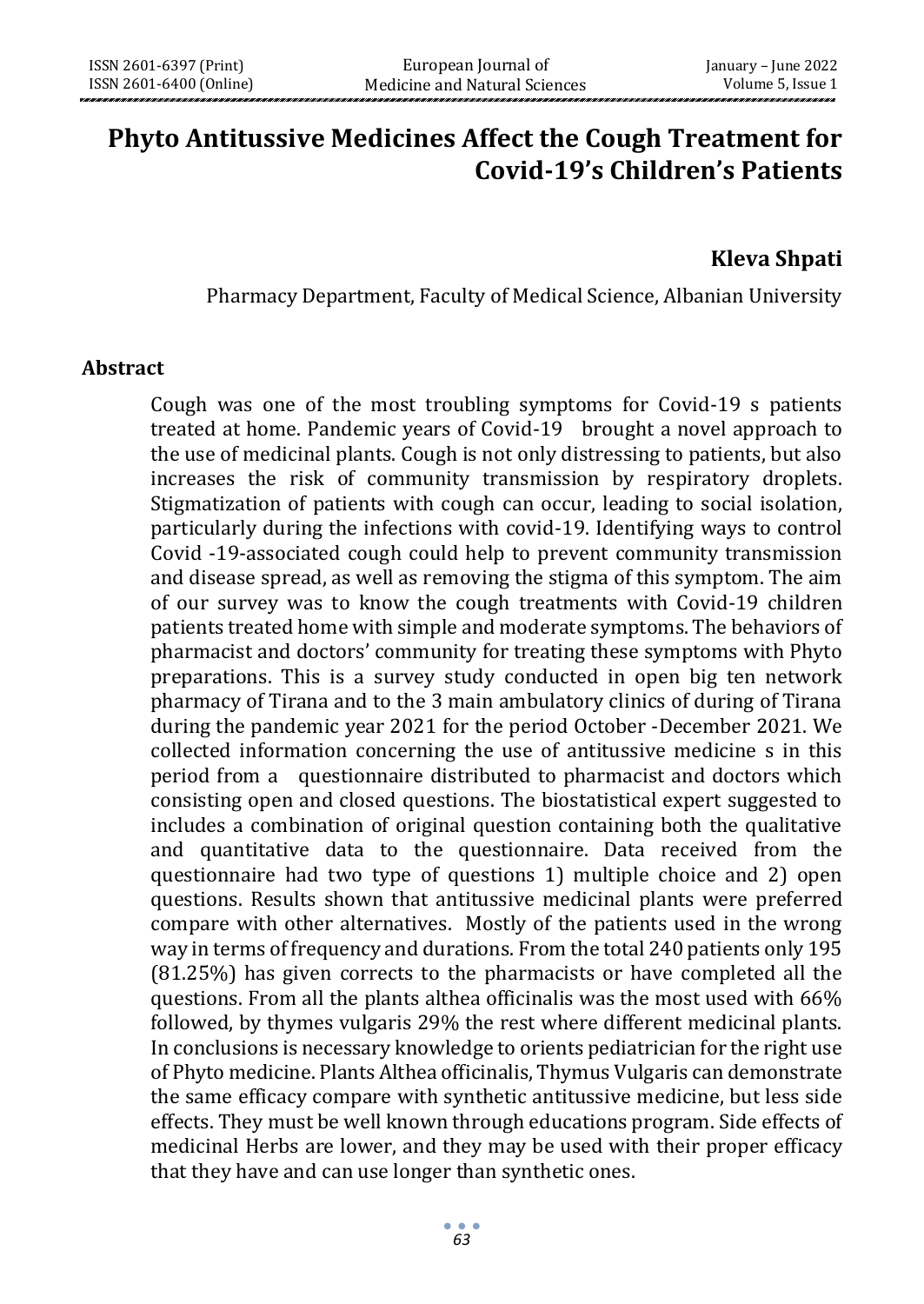#### **Keywords:** Dry Cough, Antitussive Plant, Symptoms, Efficacy, Safety

#### **Introduction**

COVID-19 pandemic, caused by the novel coronavirus SARS-CoV-2, has influenced global health since its discovery in Wuhan, China. Cough is one of the most common presenting symptoms of COVID-19, along with fever and loss of taste and smell. Cough can persist for weeks or months after SARS-CoV-2 infection the post-COVID syndrome or long COVID [Guan WJ,2019, Grant MC, 2020, Canning BJ, 2020]. The pathways of neurotropism, neuroinflammation, and neuroimmunomodulation through the vagal sensory nerves, which are implicated in SARS-CoV-2 infection, lead to a cough hypersensitivity state. The post-COVID syndrome might also result from neuroinflammatory. The mechanisms of acute and chronic COVID-19-associated cough and post-COVID syndrome, consider potential ways to reduce the effect of COVID-19 by controlling cough, and suggest future directions for research and clinical practice.

Cough is not only distressing to patients, but also increases the risk of community transmission by respiratory droplets. Stigmatization of patients with cough can occur, leading to social isolation, particularly during the COVID-19 pandemic. Identifying ways to control COVID-19-associated cough could help to prevent community transmission and disease spread, as well as removing the stigma of this symptom[Goërtz YMJ. 2020, BHP, 1996, EurPharmac. 1996]

Radix Althaea consists of the dried roots of Althaea officinalis L. (Malvaceae ) used for pharmacological effects . The major chemical constituents of mucilage content ranges from 10 to 20% a mixture of acidic galacturonorhamnans, neutral glucans and neutral arabinogalactans In pharmacopeias and in traditions systems is consider a as a demulcent for symptomatic treatment of dry irritable coughs and irritations of oral and pharyngeal mucosa and other indications. Also it is used in cough mix. In pharmacology the demulcent effects of Radix Althaea are due to its high content of polysaccharide [EuePharmac, 1996, Farmacopea Polska V, 1995] hydrocolloids, which form a protective coating on the oral and pharyngeal mucosa, soothing local irritation and inflammation (Althea officinalis has an Anti-inflammatory activity thanks to A polysaccharide fraction (500mg/ml) isolated from a root extract had anticomplement activity in human serum in vitro Aqueous extracts of the roots stimulated phagocytosis, and the release of oxygen radicals and leukotrienes from human neutrophils in vitro The aqueous extract also induced the release of cytokines, interleukin-6 and tumor necrosis factor from human monocytes in vitro, thereby exhibiting anti-inflammatory and immunostimulant activity [Farmacopea Polska V, 1995]

#### **Materials and Methods**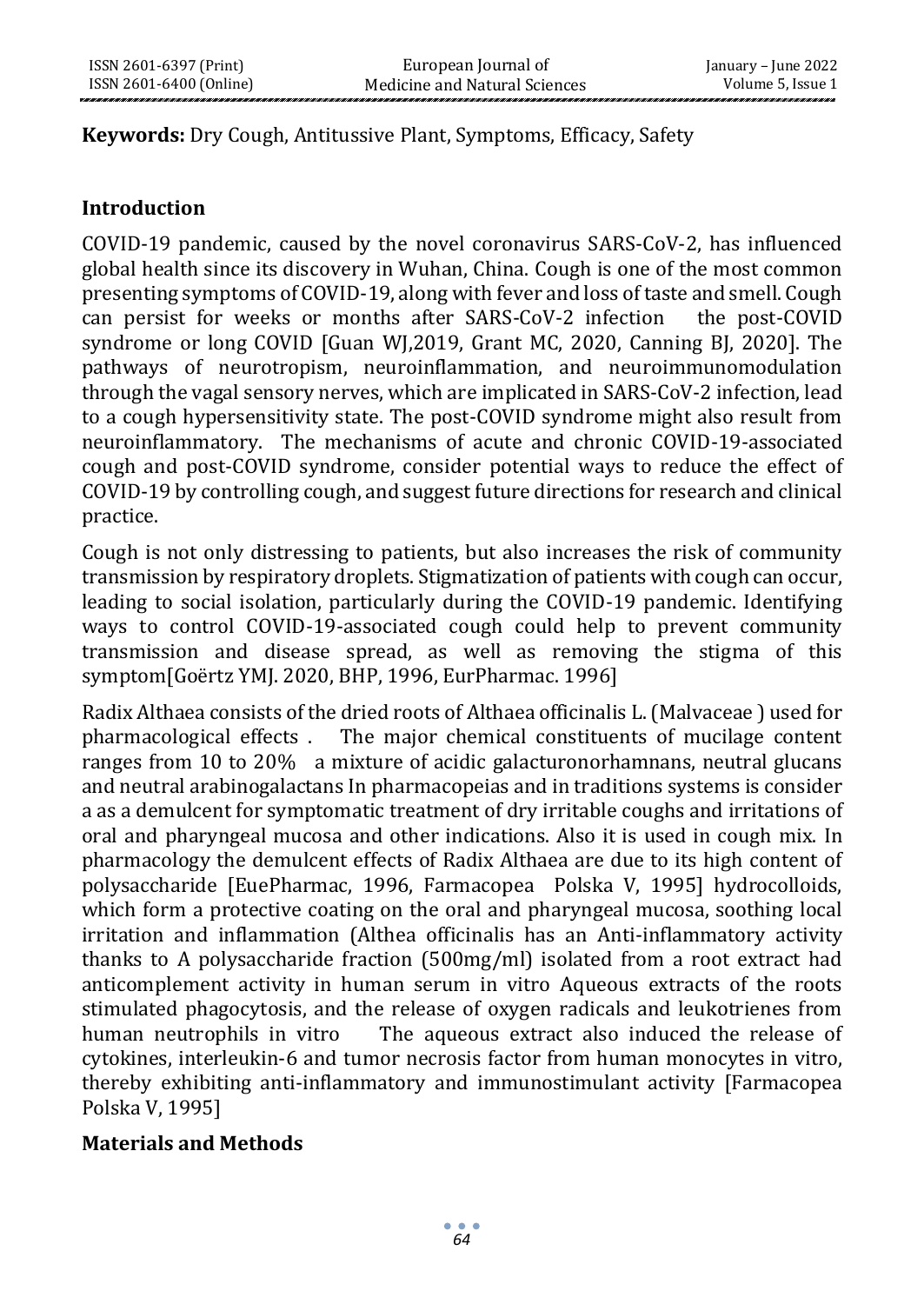| ISSN 2601-6397 (Print)  | European Journal of           | January – June 2022 |
|-------------------------|-------------------------------|---------------------|
| ISSN 2601-6400 (Online) | Medicine and Natural Sciences | Volume 5. Issue 1   |

Study design, participants. The study was based on a survey in Pharmacies of Tirana in post covid -10 patients suffering the symptoms of Covid -19's children patients treated at home. This is a retrospective study conducted in open 10 network pharmacy of Tirana during the pandemic year 2021. We collected information concerning the use of antitussive medicines in this period from a questionnaire distributed to pharmacist which consisting in ten questions dedicated for pediatric uses as antitussive medicine from herbal and synthetic ones We assessed ten pharmacies. the study population comprised pharmacist completing a 15-minute paper -based survey with a minimum 10 individuals per week for the Period October-December 2021 (12 weeks), in total 240 individuals. This study includes individuals following inclusion and exclusion criteria

#### **Inclusion criteria**

Cough dry with Covid -19's children's patients up to 14 years old

Cough dry treatments with Covid -19 children's patients with simple and moderate symptoms

## **Exclusion criteria**

Patients that dismiss the treatment

Patients that did not reach adherence

# **2.1 Survey questionnaire**

The participating pharmacist must complete the questionnaire We assessed ten pharmacies. the study population comprised pharmacist completing a 15-minute paper -based survey with a minimum ten individuals per week for the Period March-June 2021 (12 weeks), in total 240 individuals.

The questionnaire includes a combination of original question containing both the qualitative and quantitative data. The questionnaire was controlled by the biostatistical expert which recommend us to make two type of questions 1) multiple choice and 2) open questions.

From the total 240 individuals (parents) only 195 (81.25%) has complete the questionnaire in all questions and in time. The questionnaires were distributed by hand and received the feedback the day after. English version is written below

# **Questionnaire**

Question 1: Gender

Question 2: Age

Question 3: Is dry cough your most disturbing symptom?

Question 4: What medications are you taking at the same time?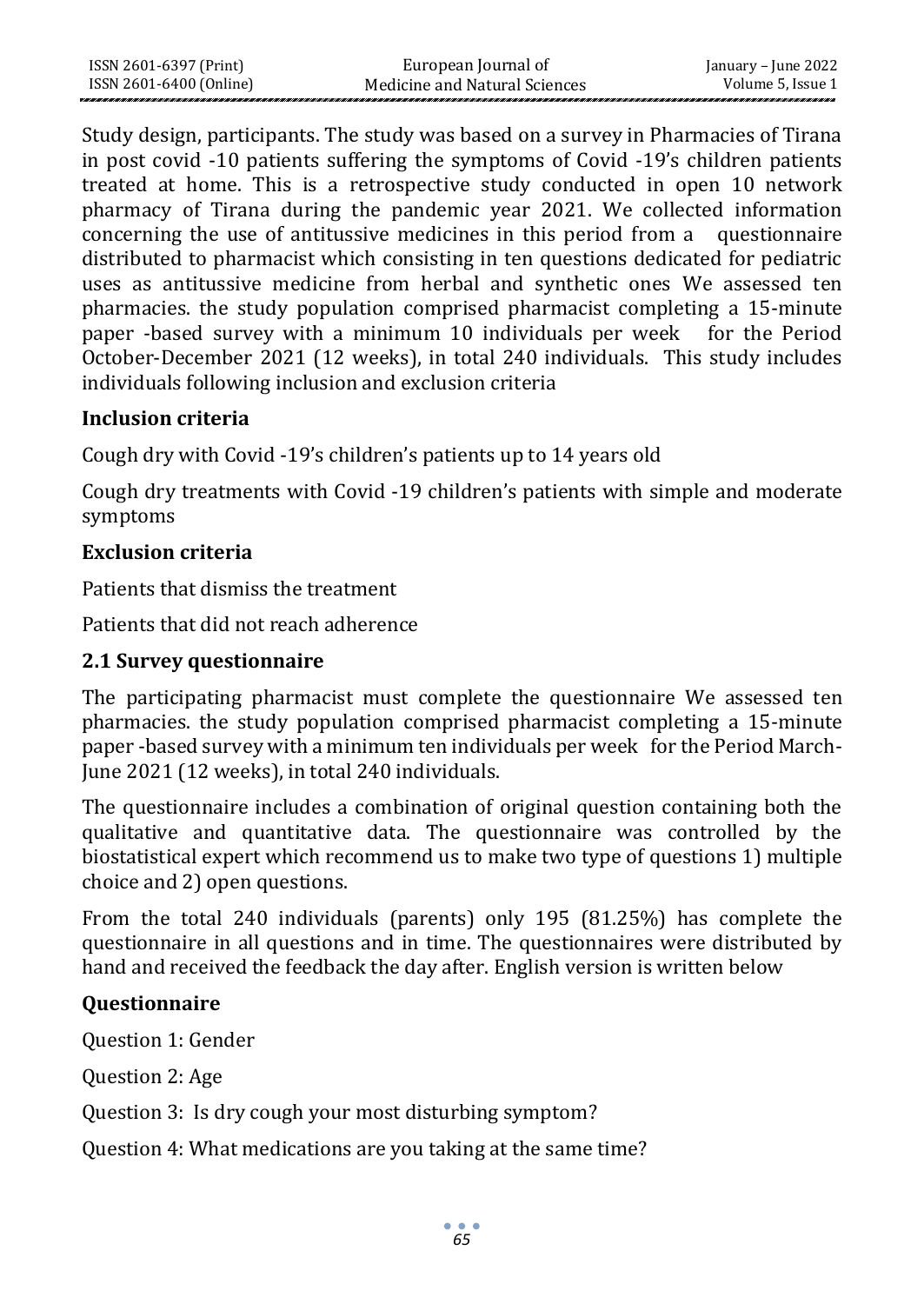Question 5: Do you use herbal medicines for cough or what doctor has described?

Question 6: Do you prefer herbal or synthetic medicines for cough (OTC)?

Question 7: Which of the following medicinal herbs would you choose for your cough?

Salvia Officinalis

Laurus Nobilis

Althaea Officinalis

Plantago

Thymus Vulgaris

Question 8: Have you heard of profit or side effects of medicinal plants?

Question 9 Why you prefer herbal medicine for cough?

Question 10: Do you agree do give this medicinal herb tea for all individuals not only for children

Statistical analyses were done with SPSS 25. Descriptive statistic and frequency were two variables. Description questions were used for qualitative data. Closed questions are considering a simple descriptive statistic included frequency and distributions.

#### **Results and Discussion**

From the total 240 patients only 195 (81.25%) has complete the questionnaire. Participants has completed all the question despite been correct or not. Our participants in total were 195 were 125 were females (64%) and 70 were male (36%). The data shown in Table 1.

#### **Table 1. Baseline characteristics**

|                         | Number | $\frac{0}{0}$ |
|-------------------------|--------|---------------|
| Gender                  |        |               |
| Male                    | 70     | 36 %          |
| Female                  | 125    | 64%           |
| Covid-19 status         |        |               |
| Post Covid -19 patients | 136    | 69.49 %       |
| cough continue          |        |               |
| Covid patients treated  | 60     | 30.51 %       |
| home                    |        |               |
| <u>Age</u>              |        |               |
| 1-5 years               | 78     | 39.74%        |
| 5-10 years              | 37     | 18.67%        |
| $10-14$ years           | 81     | 41.59%        |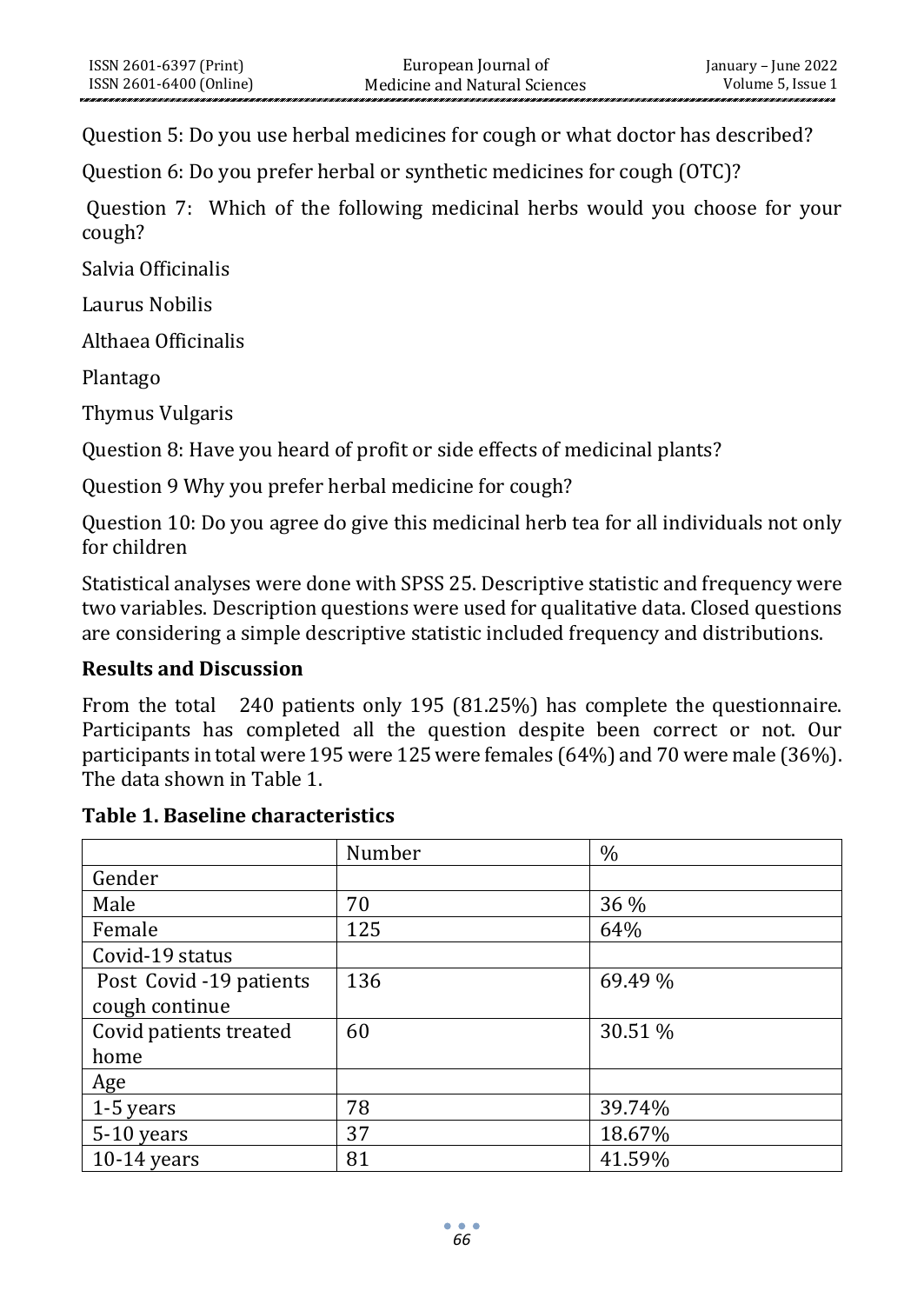All the participants (100%) have dry cough symptoms, where 82% dry cough and 8% wet cough 10% mix cough. Their cough was caused SARS COV-2 and 68% were post Covid-19 status. Their dry cough is over 2 weeks and they have been treated earlier with the other drug. All agreed to take the Phyto medicine for caught treatment. Children 's parents accepted herbal treatments as well old patients. The results were 57.55% considered successful while 42.45% have continued the co-treatment with another medicine. All patients accepted the use of medicinal herbs for pediatric and elderly age groups, with younger ones being skeptical of their effectiveness. Only 2.45% of them admitted that medicinal herbs had side effects, while all the others admitted only their effectiveness. From all the medicinal plants althea officinalis was the most used with 66% followed, by thymes vulgaris 29% the rest where different medicinal plants .

Althaea officinalis L. (Malvaceae) is an indigenous to western Asia and Europe medicinal plant . Major chemical constituents of Radix Althea content ranges from 10 to 20% and consists of a mixture of acidic galacturonorhamnans, neutral glucans and neutral arabinogalactans . R. Althea is used as a demulcent for symptomatic treatment of dry irritable coughs and irritations of oral and pharyngeal mucosa . The demulcent effects of Radix Althaea are due to its high content of polysaccharide hydrocolloids, which form a protective coating on the oral and pharyngeal mucosa, soothing local irritation, and inflammation.

Antitussive activity is knows for R. Althea, when intragastric administration of a polysaccharide fraction, isolated from an aqueous root extract suppressed the intensity and the frequency of coughs induced by mechanical irritation of laryngopharyngeal and tracheobronchial mucosa The antitussive activity of this

polysaccharide fraction (50 mg/kg body weight) was as effective as Syrupus

Althaeae (1.0g/kg body weight), and more effective than prenoxdiazine (30 mg/kg body weight) (Nosal'ova G, 1992 ).

Althea officinalis cause a weak inhibition of mucociliary transport in isolated, ciliated epithelium of the frog esophagus was demonstrated after treatment of the isolated tissues with 200 ml of an aqueous root macerate  $(6.4 \text{ g}/140 \text{ ml})$ . There have been great advances in our understanding of the pathways underlying cough and cough hypersensitivity [WHO monographs, 2006]. Cough is a reflex that requires minimum conscious control, occurring through the activation of peripheral sensory nerves into the vague nerves, which provide input to the brainstem at the solitary nucleus and the spinal trigeminal nucleus [Trease and Evans, 2009, WHO, 1998, WHO,1997]. The neurotropism of SARS-CoV-2 could explain the other accompanying symptoms of COVID-19 and post-COVID syndrome[Dhand R, 2020, Bisset NG, 2019, Menni C, 2020]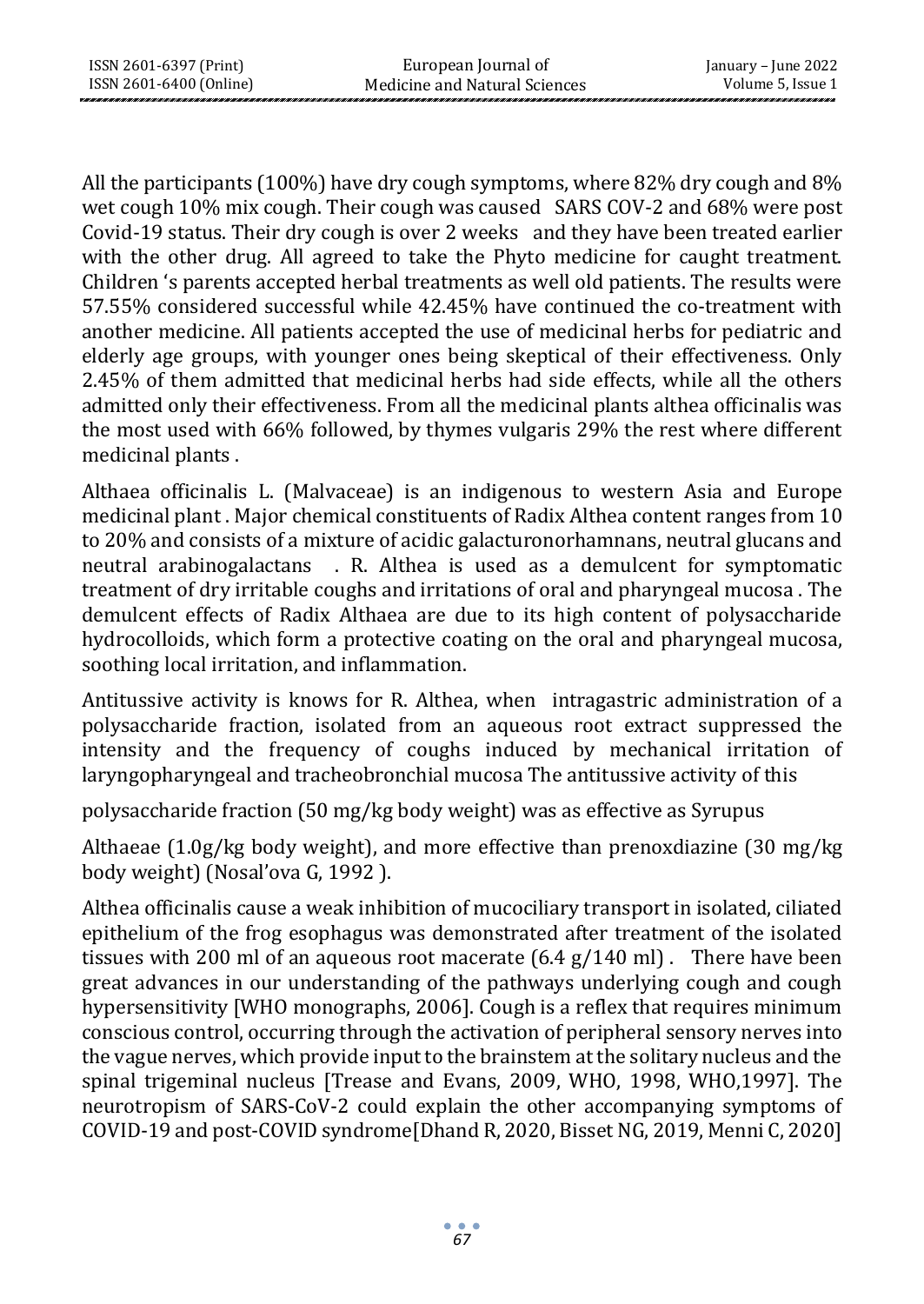# **Conclusions**

The uses for a long time for treating dry cough caused by Covid -19 children patients results more beneficial compare to other synthetic medicine for cough treatment. The population by the traditional is oriented more and more to medicinal plant, but the all the providers have to trust more and more.

It is necessary knowledge to orients individuals for the right use of medicinal herbal with antitussive effect that Althea Officinalis can demonstrate especially when they are for use for a long period of time.

## **Recommendations**

Treating the acute and chronic cough of COVID-19 is based on available treatments and guidelines, but intensification on using medicinal plants can give more benefits and less side effect.

The educations program for developing knowledge on medicinal plant and for dry cough treatments need to be more and more efficient.

# **References**

- [1] Bisset NG. Herbal drugs and phytopharmaceuticals. Boca Raton, FL, CRC Press, 1994.
- [2] British Herbal Pharmacopoeia. London, British Herbal Medicine Association, 1996
- [3] Canning BJ, Chang AB, Bolser DC. Anatomy and neurophysiology of cough: CHEST Guideline and Expert Panel report. Chest. 2014;146:1633–1648. [\[PMC](https://www.ncbi.nlm.nih.gov/pmc/articles/PMC4251621/)  [free article\]](https://www.ncbi.nlm.nih.gov/pmc/articles/PMC4251621/) [\[PubMed\]](https://www.ncbi.nlm.nih.gov/pubmed/25188530) [\[Google Scholar\]](https://scholar.google.com/scholar_lookup?journal=Chest&title=Anatomy+and+neurophysiology+of+cough:+CHEST+Guideline+and+Expert+Panel+report&author=BJ+Canning&author=AB+Chang&author=DC+Bolser&volume=146&publication_year=2014&pages=1633-1648&pmid=25188530&)
- [4] Dhand R, Li J. Coughs, and sneezes: their role in transmission of respiratory viral infections, including SARS-CoV-2. Am J Respir Crit Care Med. 2020;202:651–659. [\[PMC free article\]](https://www.ncbi.nlm.nih.gov/pmc/articles/PMC7462404/) [\[PubMed\]](https://www.ncbi.nlm.nih.gov/pubmed/32543913) [\[Google Scholar\]](https://scholar.google.com/scholar_lookup?journal=Am+J+Respir+Crit+Care+Med&title=Coughs+and+sneezes:+their+role+in+transmission+of+respiratory+viral+infections,+including+SARS-CoV-2&author=R+Dhand&author=J+Li&volume=202&publication_year=2020&pages=651-659&pmid=32543913&)
- [5] European Pharmacopoeia, 3rd ed. Strasbourg, Council of Europe, 1996.
- [6] Farmakopea Polska V, Suplement I. Warsaw, Polskie Towarzystwo Farmaceutyczne,1995.
- [7] Farnsworth NR, ed. NAPRALERT database. Chicago, University of Illinois at
- [8] Chicago, IL, University of Illinois at Chicago or through the Scientific and Technical Network [STN] of Chemical Abstracts Services). February 9, 1998
- [9] Goërtz YMJ, Van Herck M, Delbressine JM. Persistent symptoms 3 months after a SARS-CoV-2 infection: the post-COVID-19 syndrome? ERJ Open Res. 2020;6:00542–02020. [\[PMC free article\]](https://www.ncbi.nlm.nih.gov/pmc/articles/PMC7491255/) [\[PubMed\]](https://www.ncbi.nlm.nih.gov/pubmed/33257910) [\[Google Scholar\]](https://scholar.google.com/scholar_lookup?journal=ERJ+Open+Res&title=Persistent+symptoms+3+months+after+a+SARS-CoV-2+infection:+the+post-COVID-19+syndrome?&author=YMJ+Go%C3%ABrtz&author=M+Van+Herck&author=JM+Delbressine&volume=6&publication_year=2020&pages=00542-02020&pmid=33257910&)
- [10] Grant MC, Geoghegan L, Arbyn M. The prevalence of symptoms in 24,410 adults infected by the novel coronavirus (SARS-CoV-2; COVID-19): A systematic review and meta-analysis of 148 studies from 9 countries. PLoS One. 2020;15 [\[PMC free article\]](https://www.ncbi.nlm.nih.gov/pmc/articles/PMC7310678/) [\[PubMed\]](https://www.ncbi.nlm.nih.gov/pubmed/32574165) [Google]